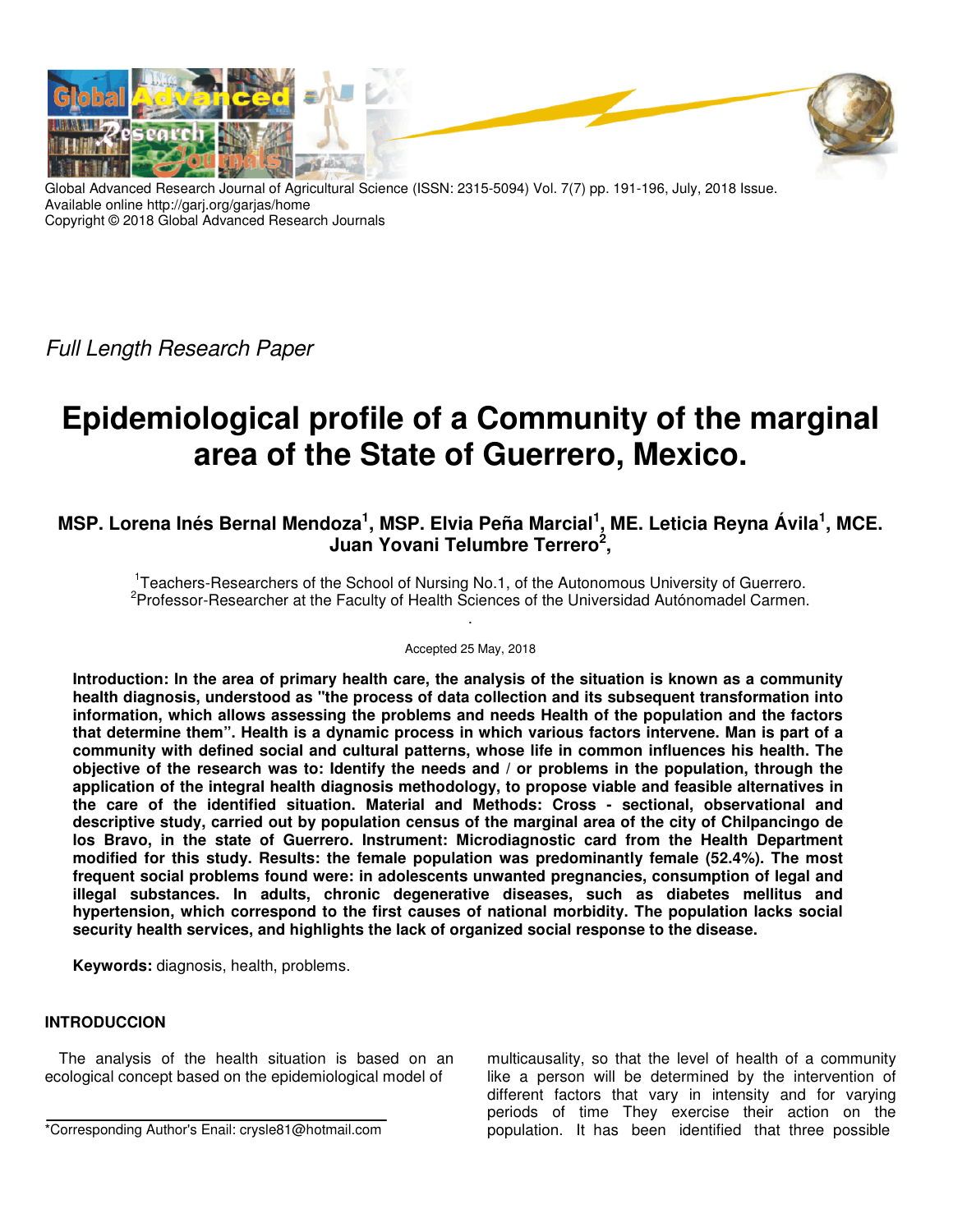alternatives can be used to measure health: measure it positively trying to directly quantify the degree of well-being fof the people; negatively assessing their loss (morbidity and mortality); or indirectly through the study of all those factors that determine the level of health (Ramos, 2001). The World Health Organization (World Health Organization [WHO], 2013) states that there are 1.7 million cases of diarrheal diseases every year in the world, which is one of the main causes of malnutrition in children under five. years. Acute Diarrheal Disease (EDAS) is the second leading cause of death in children under the age of five, resulting in the death of 760,000 children, but is preventable through access to safe drinking water and adequate sanitation and hygiene services. In Mexico, Acute Respiratory Infections (ARAS) represent an important public health problem and are the highest cause of morbidity in the country, as well as the first cause of consultation in health centers (Secretary of Health [SSA], 2013) . In 2013, the incidence by IRAS and EDAS mainly affected the group of children under one year of age (110 743 and 16 519 new cases per 100 thousand people of the same age group, respectively). The mortality rate by IRAS was 78 deaths for every one hundred thousand children under one year, against 28 for every 100 thousand children by EDAS for the same year (National Institute of Geography Statistics [INEGI], 2015).

With regard to the adult population there are several problems, some reports indicate that one in three adults have high blood pressure, 17.7 million people died in 2008 from cardiovascular diseases. 80% of deaths due to noncommunicable diseases occur in low and middle income countries (World Health Organization [WHO], 2017). The worldwide prevalence of Diabetes Mellitus in adults increased to 8.5% in 2014; being faster in the middle and lower income countries. DM is one of the main causes of blindness, kidney failure, myocardial infarction, stroke and amputation of the lower limbs. It is estimated that in 2012 it was the direct cause of 1.5 million deaths, and another 2.2 million deaths were attributable to hyperglycemia. Approximately half of the deaths attributable to hyperglycemia occur before 70 years of age, according to projections by WHO, diabetes will be the seventh cause of mortality by 2030. Healthy diet, regular physical activity, maintenance of a normal body weight and avoidance of tobacco use, prevent type 2 diabetes or delay its onset (Organization World Health Organization [WHO], 2017)

Mexico has the most obese population in the world, and the general population ranks 2nd in obesity, only after the United States (United Nations Fund for Children [UNICEF], 2012). Diseases related to obesity pose a growing threat to the second Latin American economy. Diabetes alone, the disease most commonly associated with excess weight, as a direct cost in Mexico of two billion dollars annually, a figure that increases every year (World Health Organization [WHO], 2014). Diabetes is currently the first

cause of death and the current health system will not be enough, it would even be threatened with bankruptcy if the diabetes problem continues to progress (Académia Mexicana de Ciencias, 2012).

Since 1980, obesity has increased worldwide; in 2014, more than 1,900 million adults aged 18 years and over were overweight, of which more than 600 million were obese. In 2014, 39% of adults 18 years of age and over were overweight, and 13% were obese. The majority of the world's population lives in countries where overweight and obesity claim more lives than people who are underweight. In 2014, 41 million children under the age of five were overweight or obese. Obesity can be prevented. About 13% of the adult population were obese (World Health Organization [WHO], 2017). More than 70% of the population is overweight or obese. These data contrast with the percentage that presents low weight. The figures show that only 3 out of 10 Mexicans have a weight considered normal.

The emphasis in studying and preventing overweight and obesity in Mexico, has focused on promoting measures to improve the nutrition of the population despite the fact that a "decrease in the population" has been detected (Federal Commission for Better Regulatory [COFEMER] , 2012)

The appearance of chronic degenerative diseases is also associated with the consumption of alcoholic beverages in large quantities over several years, in addition to the consumption of this substance can have negative health and social consequences related to its toxic properties and the dependence that can produce; it is also associated with an increased risk of suffering from acute conditions, such as injuries, and in particular those caused by traffic accidents (National Council for the Evaluation of the Social Development Policy [CONEVAL], 2012). Each year there are 3.3 million deaths in the world due to the harmful consumption of alcohol, which represents 5.9% of all deaths. The harmful use of alcohol is a causative factor in more than 200 diseases and disorders. In general, 5.1% of the global burden of morbidity and injuries is attributable to alcohol consumption, calculated in terms of life expectancy adjusted to disability function (EVAD). The consumption of alcohol causes death and disability at a relatively early age. In the age group of 20 to 39 years, 25% of deaths are attributable to alcohol consumption. There is a causal relationship between the harmful consumption of alcohol and a series of mental and behavioral disorders, in addition to non-communicable diseases and injuries (World Health Organization [WHO], Alcohol, 2015).

According to the National Survey of Addictions (National Admissions Survey [ENA], 2011), 71.3% of the total population aged 12 to 65 has consumed alcohol at some time in their lives (80.6% men and 62.6% women).

In the last year, the prevalence of consumption is 51.4% (62.7% men and 40.8% women).

The Central region (57%) (Puebla, Tlaxcala, Morelos, State of Mexico, Hidalgo, Queretaro and Guanajuato) the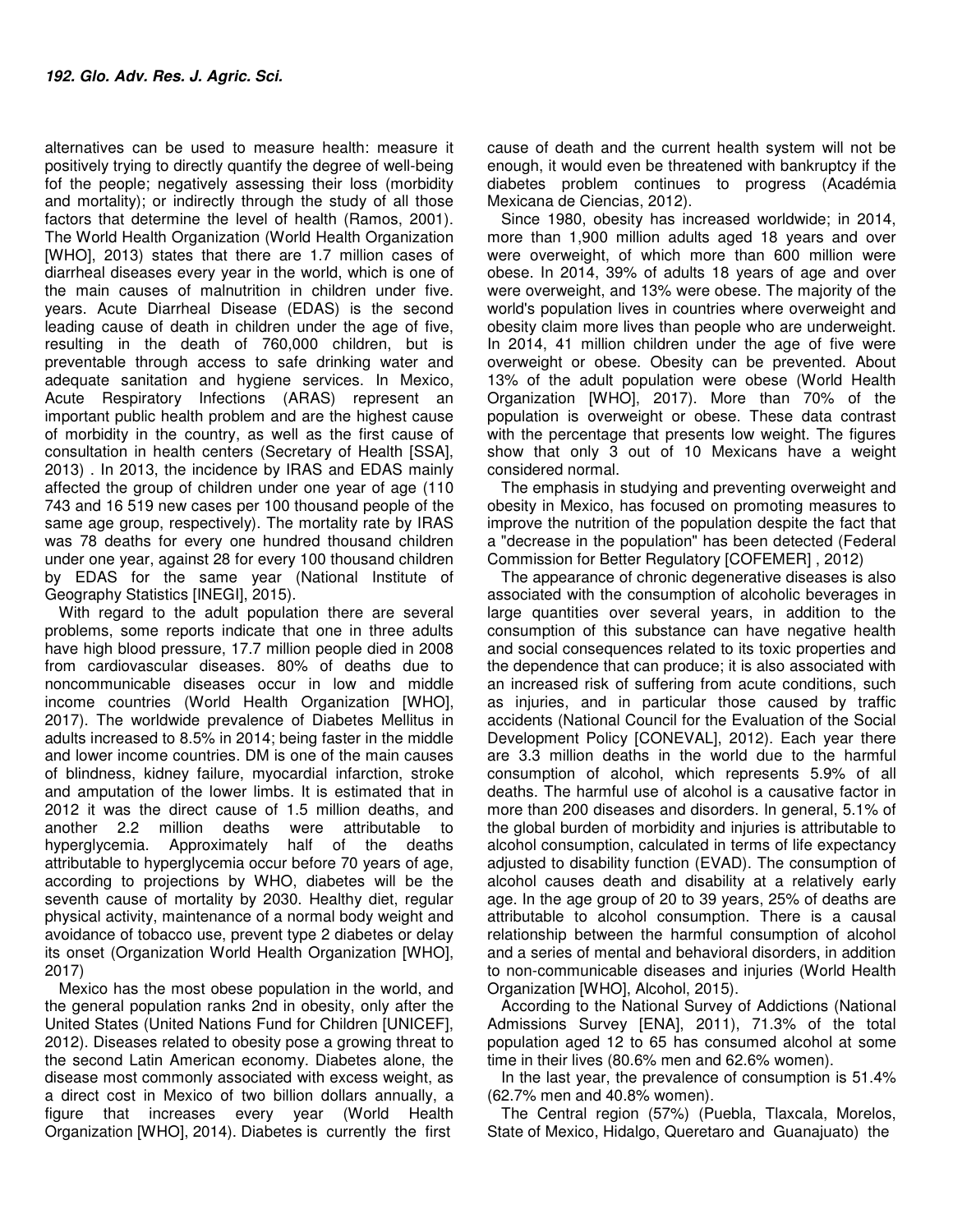North Central region (55.9%) (Coahuila, Chihuahua and Durango), are the regions that represent a prevalence in the last year above the national average. In contrast, the South region (37.3%) (Yucatán, Quintan Roo, Campeche, Chiapas and Tabasco) and Centro Sur (Veracruz, Oaxaca, Guerrero and Michoacán) are the least affected. The dependency was 7.8% in Mexico City and 15% in the South Central region (Veracruz, Oaxaca, Guerrero and Michoacán). The consumption of alcohol is the main problem of addiction in our country, which especially affects adolescents. Although men consume more, women show significant consumption. The difference in the dependency ratio between male and female adolescents is lower than that found among the adult population. For every three adolescent men who show possible dependence, there is a woman; while in the adult population for every six men there is a woman (National Survey of Additions [ENA], 2011).

So also the consumption of snuff is one of the main risk factors of several chronic diseases, such as cancer, lung and cardiovascular diseases. Every year, tobacco kills almost 6 million people, of whom more than 5 million are consumers and more than 600,000 are non-smokers exposed to second-hand smoke. Almost 80% of the one billion smokers in the world live in low- or middle-income countries. Tobacco consumers who die prematurely deprive their families of income, increase the cost of health care and hinder economic development (World Health Organization [WHO], Tobacco, 2017). In 2011 the National Survey of Addictions found 21.7% of active smokers (17.3 million), 15.9% (around 10.9 million adults) are current smokers in Mexico, the average age of beginning of daily consumption was 16.3 years in the men and 16.8 years for women (National Survey of Additions [ENA], 2011).

Alcohol and tobacco registered uses of 80.2% (national: 86.5%) and 77.5% (national: 83.5%) respectively, the 2014 consumption ratio, including alcohol and tobacco was 3.8 men per one woman (AC Youth Integration Center, 2014).

The identification of existing health problems in a given population includes the study of social, economic, cultural and health services factors that are associated with the health-disease process, making a comprehensive analysis of health damage, present in the population under study, making it possible to establish general and specific estimators that allow quantifying health needs, to subsequently increase coverage, improve efficiency and optimize the effectiveness of health services.

This research provides recent data of the population studied, to implement actions focused on the prevention of risks and diseases, through health promotion and education activities; and if these are already present the timely action that allows to limit the damage and / or early death in individuals. Likewise, health professionals and specifically nursing professionals will allow them to identify the real needs of the population. The purpose of the study is to describe the epidemiological profile of the population

of the area of influence of the Ignacio Manuel Altamirano Health Center of the State of Guerrero, Mexico.

## **METHODOLOGY**

Study design: cross-sectional because the variables were evaluated only once, at a specific moment without following up on their evolution in this first phase. Descriptive, because only one population was studied with its respective variables, of which there are no central hypotheses.

Population, sample and sample: The population was constituted by the area of influence of the Ignacio Manuel Altamirano Health Center, belonging to the services of the Guerrero Health Secretariat, which comprises four modules composed of 12 colonies. The type of sampling was census, that is, the participation of the inhabitants of the colony who agreed to participate in the study; The sample size for the study was  $n = 4$ , 109 participants. Instruments: A microdiagnostic cell from the Ministry of Health adapted for this study was used to collect data. Which is composed of two sections corresponding to sociodemographic variables that includes indicators of family composition (age, sex, marital status, kinship, schooling, occupation) and epidemiological variables (morbidity, mortality and disability). Data Collection Procedure: A home visit was carried out in which it began with a verbal presentation by the interviewer and an invitation to users over 18 years of age to collaborate in the research by signing informed consent. Ethical Considerations: This study adhered to the provisions of the Regulations of the General Health Law on Health Research (Secretaria de Salud [SSA], 1987) in their respective chapters, articles and sections; This was also approved by the Directorate of the Nursing Academic Unit No. 1, which is dependent on the Autonomous University of Guerrero and the directors of the Health Center. Statistical analysis: The data were processed in the statistical program Statistical Package for the Social Sciences (SPSS) version 21. 0 for Windows. Descriptive statistics were used to obtain frequencies, proportions, measures of central tendency and variability for the variables, as well as point estimates with 95% confidence intervals. Results Participants were 4, 109 members belonging to the families of the area of influence of the IMA health center, the distribution by sex 47.6% are male and 52.4% female. 17.8% are from the group aged 16-24 years and 16.6% from 30-39 years old. 55% are single and 30% are married; 37% have a basic level of education and 22.8% have no schooling. The incidence of infectious diseases was 39.6% of IRAS and EDAS, 56.7% cases were presented once a year. The prevalence of chronic degenerative diseases was 9.7%, of which 42.4% have hypertension, 31.4% diabetes and 15.2% obesity (Table 1).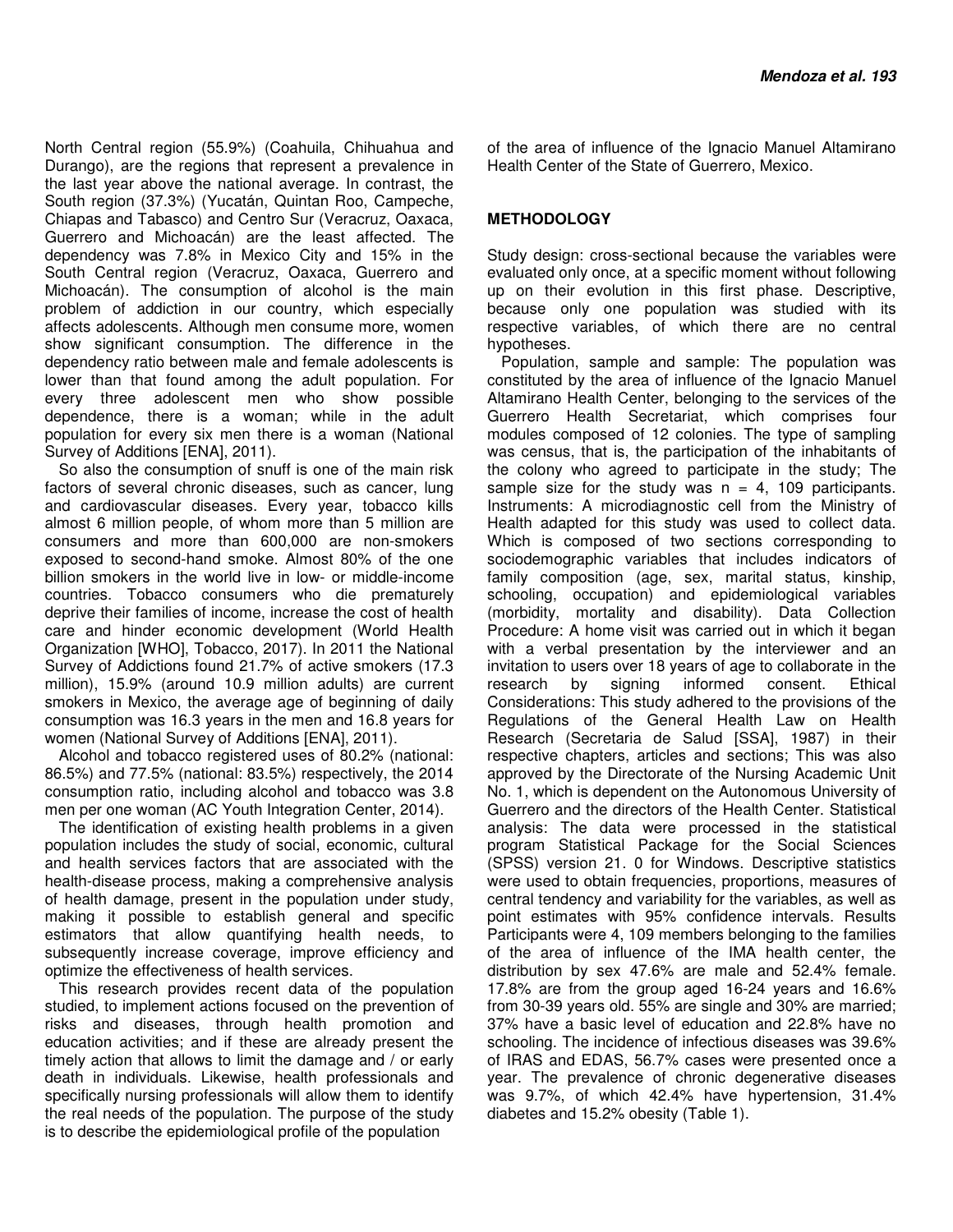| Variables                            | $\mathcal{F}$ | $\%$ |  |  |
|--------------------------------------|---------------|------|--|--|
| <b>IRAS</b>                          |               |      |  |  |
| Once a year                          | 391           | 39.6 |  |  |
| 2 times per year                     | 317           | 32.1 |  |  |
| 3 times a year                       | 146           | 14.8 |  |  |
| 4 or more times a year               | 133           | 13.5 |  |  |
| <b>EDAS</b>                          |               |      |  |  |
| Once a year                          | 560           | 56.7 |  |  |
| 2 times per year                     | 289           | 29.3 |  |  |
| 3 times a year                       | 133           | 13.5 |  |  |
| 4 or more times a year               | 5             | 0.5  |  |  |
| You have diseases                    |               |      |  |  |
| Yes                                  | 191           | 9.7  |  |  |
| No                                   | 1769          | 90.3 |  |  |
| Type of diseases                     |               |      |  |  |
| <b>HAS</b>                           | 82            | 42.9 |  |  |
| <b>DM</b>                            | 60            | 31.4 |  |  |
| Cancer                               | 19            | 9.9  |  |  |
| Obesity                              | 29            | 15.2 |  |  |
| <b>TBP</b>                           | 1             | 0.5  |  |  |
| Source: Health diagnosis 2015; UAGro |               |      |  |  |

**Tabla 1.** Infectious and non-infectious diseases in the surveyed population

The prevalence of illegal substance use was 3%, of which 65.5% consumed cocaine and 34.5% marijuana. Legal substances such as alcohol consumption was 12%, 75.6% do so once a week, while 16.4% daily. 18.8% consume tobacco, 64% of them do it once a week and 24% every third day (Table 2).

Mortality in the last year was 0.5%, of which 60% were male and 40% were female. The place of death was in the hospital with 80%, the age of death was R / N, 1 year, 85 years, 89 years and 95 years with 20% respectively (See table 3).

## **DISCUSSION**

In the study population, the incidence of IRAS and EDAS was 39.6% and 56.7% respectively, higher than that reported to the Ministry of Health at the national level in 2013, which mainly affected the group of children under one year of age in 11.1% and 16.5%. % respectively (Secretary of Health [SSA], 2013). This could occur because the study population lives in urban settlement and are from rural areas, so practices for the prevention of infectious diseases are usually deficient. The prevalence of chronic degenerative diseases in this study population was 9.7%, of which 42.4% have hypertension, 31.4% diabetes and 15.2% obesity, higher than reported in 2014, with a global diabetes prevalence of 8.5 %, 39% of overweight,

13% of obesity (World Health Organization [WHO], 2017) and 31.5% of HTA reported in Mexico. The prevalence of diseases varies according to the regions, localities and socioeconomic level (National Nutrition Survey [ENSANUT], 2012). The behavior of chronic diseases shows an increase possibly due to the pattern of urbanization that modifies their current lifestyle (sedentary lifestyle, high carbohydrate diet, sugars and saturated fats). In the surveyed population, the consumption of these substances is above what is reported at the national level, since 3% of the respondents consume illegal drugs, 12% alcohol and 18.8% tobacco. However, the ENA reported a prevalence of drug abuse. illegal drugs of 1.5%. Alcohol abuse / dependence increased to 5.5% and a prevalence of active tobacco use of 21.7% (Secretary of Health [SSA], 2011). This could have relation with the academic level, the culture, the beliefs of the population, the social pressure, the publicity that favors the increase in the consumption of said substances; Therefore, it is necessary to carry out studies that show the factors associated with the consumption of these substances.

The data reported in this research allows to identify the existing situation in the population, as well as to detect the problems and / or needs and respond through interventions that improve the situation at the individual and collective level. It is necessary the continuous intervention of health professionals that allows to implement primary care strategies jointly. The success of these interventions can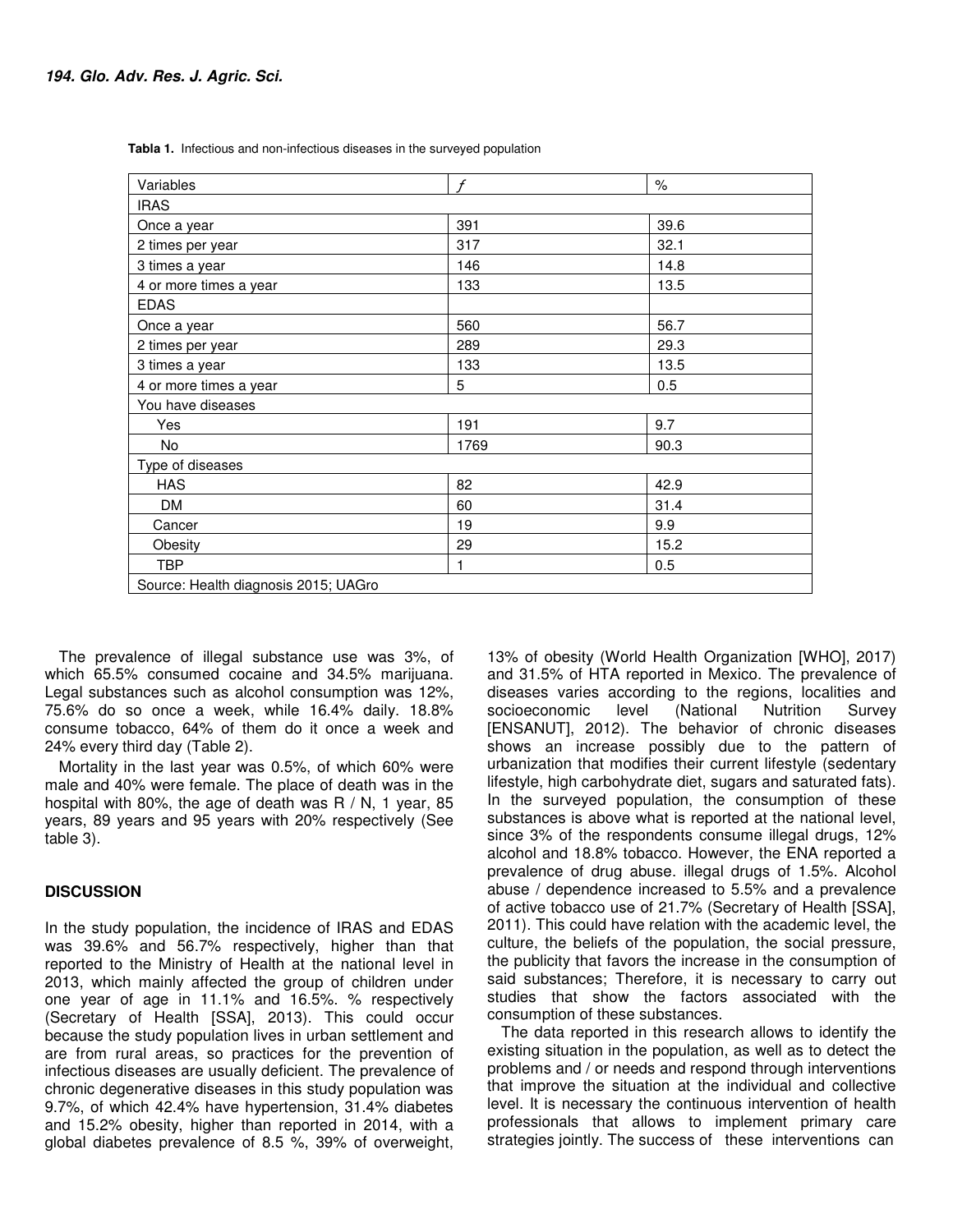**Table 2.** Consumption of Licit and Illicit Drugs in the Population

| Variables                            | F    | $\%$ |  |  |
|--------------------------------------|------|------|--|--|
| Addiction                            |      |      |  |  |
| Yes                                  | 29   | 3    |  |  |
| No                                   | 968  | 97   |  |  |
| Type of addiction                    |      |      |  |  |
| Cocaine                              | 19   | 65.5 |  |  |
| Marijuana                            | 10   | 34.5 |  |  |
| Alcoholic drinks                     |      |      |  |  |
| Yes                                  | 492  | 12   |  |  |
| No                                   | 3617 | 88   |  |  |
| Frequency of alcohol consumption     |      |      |  |  |
| Daily                                | 80   | 16.4 |  |  |
| Every 3rd day                        | 20   | 4    |  |  |
| 2 Times per week                     | 20   | 4    |  |  |
| 1 Time a week                        | 372  | 75.6 |  |  |
| Tobacco use                          |      |      |  |  |
| Yes                                  | 771  | 18.8 |  |  |
| No                                   | 3338 | 81.2 |  |  |
| Frequency of tobacco consumption     |      |      |  |  |
| Daily                                | 30   | 3.8  |  |  |
| Every 3rd day                        | 192  | 24.7 |  |  |
| 2 Times per week                     | 57   | 7.3  |  |  |
| 1 Time a week                        | 498  | 64.2 |  |  |
| Source: Health diagnosis 2015; UAGro |      |      |  |  |

## **Tabla 3.** Mortalidad en la población encuestada

| Variables                                           | No.            | (% ) |  |  |
|-----------------------------------------------------|----------------|------|--|--|
| Has any member of the family died in the last year? |                |      |  |  |
| Yes                                                 | 5              | 0.5  |  |  |
| No                                                  | 982            | 99.5 |  |  |
| What was your sex?                                  |                |      |  |  |
| Man                                                 | 3              | 60   |  |  |
| Woman                                               | $\mathbf{2}$   | 40   |  |  |
| Place of death?                                     |                |      |  |  |
| Household                                           | 1              | 20   |  |  |
| Hospital                                            | 4              | 80   |  |  |
| What was your age?                                  |                |      |  |  |
| R/N                                                 | 1              | 20   |  |  |
| 1 Year                                              | 1              | 20   |  |  |
| 85 Years                                            | 1              | 20   |  |  |
| 89 Years                                            | 1              | 20   |  |  |
| 95 Years                                            | 1              | 20   |  |  |
| Who was?                                            |                |      |  |  |
| Father                                              | 1              | 20   |  |  |
| Mother                                              | 1              | 20   |  |  |
| Younger child                                       | $\overline{c}$ | 40   |  |  |
| Grandparent(s)                                      | 1              | 20   |  |  |
| Source: Health diagnosis 2015; UAGro                |                |      |  |  |